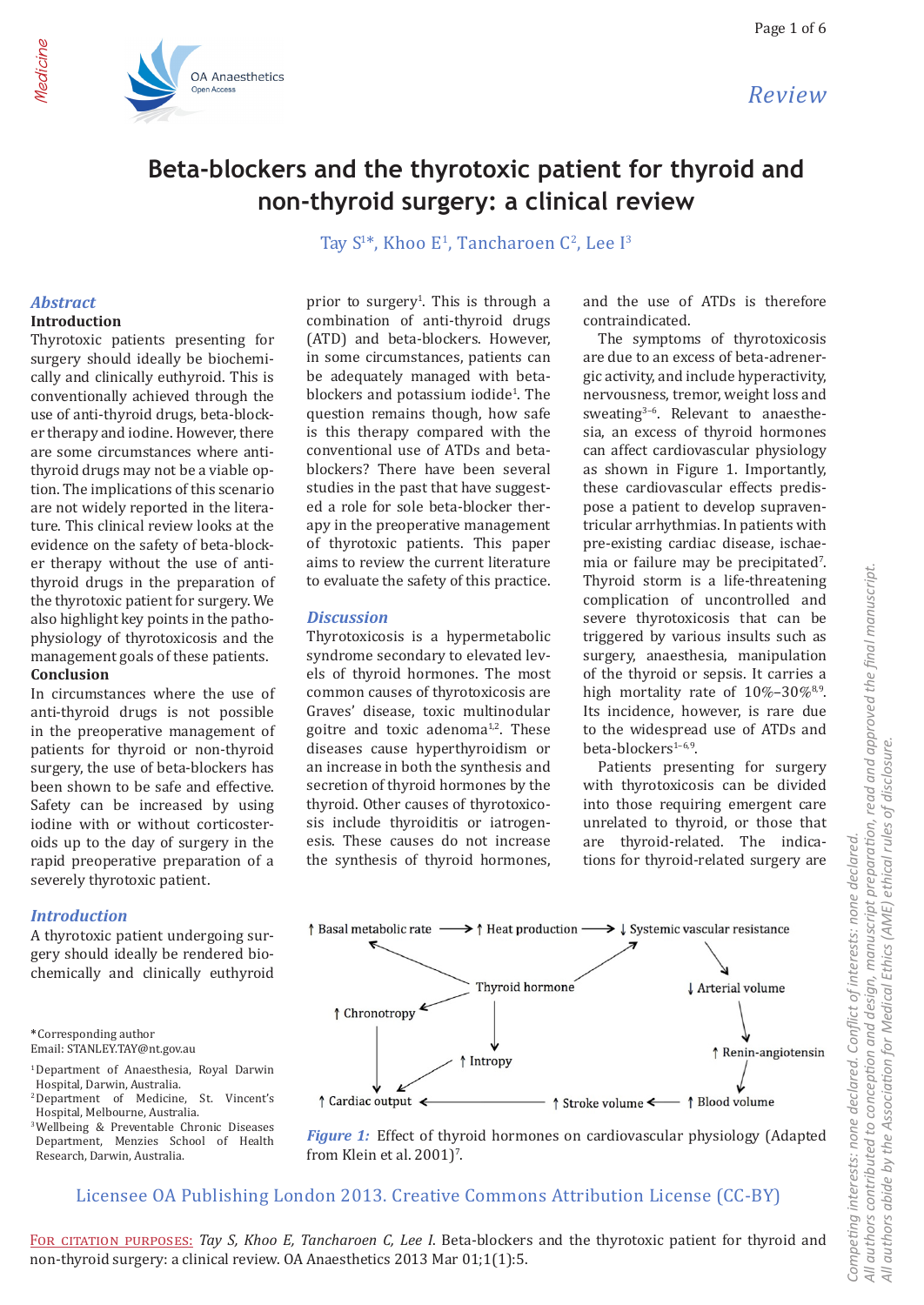*Review*



summarized in Table  $1^{1,10}$ . There are currently three major forms of treatment: medical therapy (ATD),<sup>131</sup> I and surgery<sup>1,11</sup>. All are safe and equally as successful when comparing longterm quality of life<sup>12</sup>, but each with their own advantages and disadvantages. Choice of treatment must take into account numerous factors—patient age, sex, desire to have children, underlying comorbidities and the personal "philosophies" of both the patient and physician or surgeon<sup>13</sup>.

#### **Current preoperative preparation of a thyrotoxic patient**

Preoperative optimization of the thyrotoxic patient depends on its aetiology. Targets for action are pathways in thyroid hormone synthesis, secretion and its peripheral action<sup>1,14,15</sup>. The aim is to reduce the risk of perioperative thyroid storm. For thyrotoxic patients secondary to hyperthyroidism (not thyroiditis or iatrogenesis), elective surgery should be postponed for 3–6 weeks so that a euthyroid state can be achieved with an ATD and beta-blockers as indicated for symptomatic relief and cardioprotection $1,2,16$ . With emergent surgery, there is insufficient time to allow ATDs to achieve euthyroid state. Therefore, a combination of beta-blockers, iodine and high-dose steroids is given to rapidly facilitate safe surgery.

Thionamides are a class of ATD that include propylthiouracil (PTU), carbimazole and its active metabolite methimazole<sup>15</sup>. They act by halting thyroid hormone synthesis by blocking organification of iodine and coupling of iodotyrosines. PTU additionally inhibits peripheral deiodination of thyroxine  $(T_4)$  to triodotyrosine  $(T_3)^{6,15}$ . Carbimazole or methimazole, however, are generally preferred as they have the benefit of once-a-day administration and reduced side effects compared to  $PTU<sup>1</sup>$ . The exception is during the first trimester of pregnancy where PTU is not considered to be teratogenic<sup>1</sup>.

| Table 1 Indications for thyroid-related surgery                                                             |  |  |  |  |  |  |  |
|-------------------------------------------------------------------------------------------------------------|--|--|--|--|--|--|--|
| Rapid correction of thyrotoxic state                                                                        |  |  |  |  |  |  |  |
| Failure, adverse side effects or non-compliance of medical therapy                                          |  |  |  |  |  |  |  |
| Avoidance of exposure to radioactivity to <sup>131</sup> l (children or pregnant/breast-feed-<br>ing women) |  |  |  |  |  |  |  |
| Large goitre (>80 g)                                                                                        |  |  |  |  |  |  |  |
| Children <5 year of age                                                                                     |  |  |  |  |  |  |  |
| Moderate to severe or sight threatening Graves' ophthalmopathy                                              |  |  |  |  |  |  |  |
| Presence of symptoms or signs of compression within the neck                                                |  |  |  |  |  |  |  |
| Substernal or retrosternal extension of thyroid                                                             |  |  |  |  |  |  |  |
| Potential for coexisting thyroid cancer                                                                     |  |  |  |  |  |  |  |
| Coexisting hyperparathyroidism                                                                              |  |  |  |  |  |  |  |
| Thyroid-stimulating hormone producing pituitary tumours                                                     |  |  |  |  |  |  |  |
|                                                                                                             |  |  |  |  |  |  |  |

Patient preference

Rare side effects include agranulocytosis and hepatotoxicity<sup>1,5,17</sup>. Common side effects include fever, arthralgia, rash and urticaria 1,5,17. Since ATDs have no effect on the release of preformed thyroid hormones, it takes several weeks of therapy to render a patient euthryoid<sup>5,16,17</sup>. This regimen, however, has been reported to result in a larger, more vascular and friable gland due to thyrotropin (TSH) stimulation of the thyroid in response to<br>ATD-induced hypothyroidism<sup>15,13</sup>. hypothyroidism $15,13$ . This unwanted effect can be lessened by increasing the duration of treatment $13,18$  or through the use of iodine<sup>1</sup>.

In supra-physiological doses, Lugol's iodine inhibits thyroid hormone synthesis via the Wolff–Chaikov effect, and the release of preformed hormones<sup>3,15</sup>. The anti-thyroid effects are seen within the first 24 hours and maximally at 10 days of therapy<sup>15,19</sup>. Iodine has also been reported to reduce vascularity and friability of the thyroid gland, thereby possibly lowering surgical bleeding  $risk^{19,20}$ . Oral iodinated radiographic contrast agents such as ipodate and iopanoic acid can also be used. It has the additional beneficial effect of reducing peripheral conversion of  $T<sub>4</sub>$ to  $T_3$ <sup>15</sup>. Unfortunately, these agents

are not available in many countries<sup>1</sup>. Use of iodine should be restricted in the preoperative period for no longer than 10 days. This is because of an "escape phenomenon" where an excess of iodine incorporates into new thyroid hormones, leading to a secondary rise in thyroid hormones and worsening of the thyrotoxic state. This occurs after 10–14 days of therapy15,21,22.

Several clinical features of thyrotoxicosis are due to sympatheticmediated stimulation relating to increased beta-adrenoreceptor upregulation and sensitization to catecholamines<sup>3,15,23</sup>. Since the 1960s, propranolol has been the agent of choice to attenuate the heightened<br>heta-adrenorecentor-mediated efbeta-adrenoreceptor-mediated fects of thyrotoxicosis<sup>2,24,25</sup>. Other beta-blockers have become available since then, including more beta-1 selective agents (metoprolol), longacting agents (atenolol) and very short-acting agents (esmolol). Each has their own advantages and disadvantages in managing a thyrotoxic patient. However, the main limitation with all beta-blockers is that they do not alter the underlying hypermetabolic state. Therefore, longterm sole beta-blocker therapy is not recommended15,26.

## Licensee OA Publishing London 2013. Creative Commons Attribution License (CC-BY)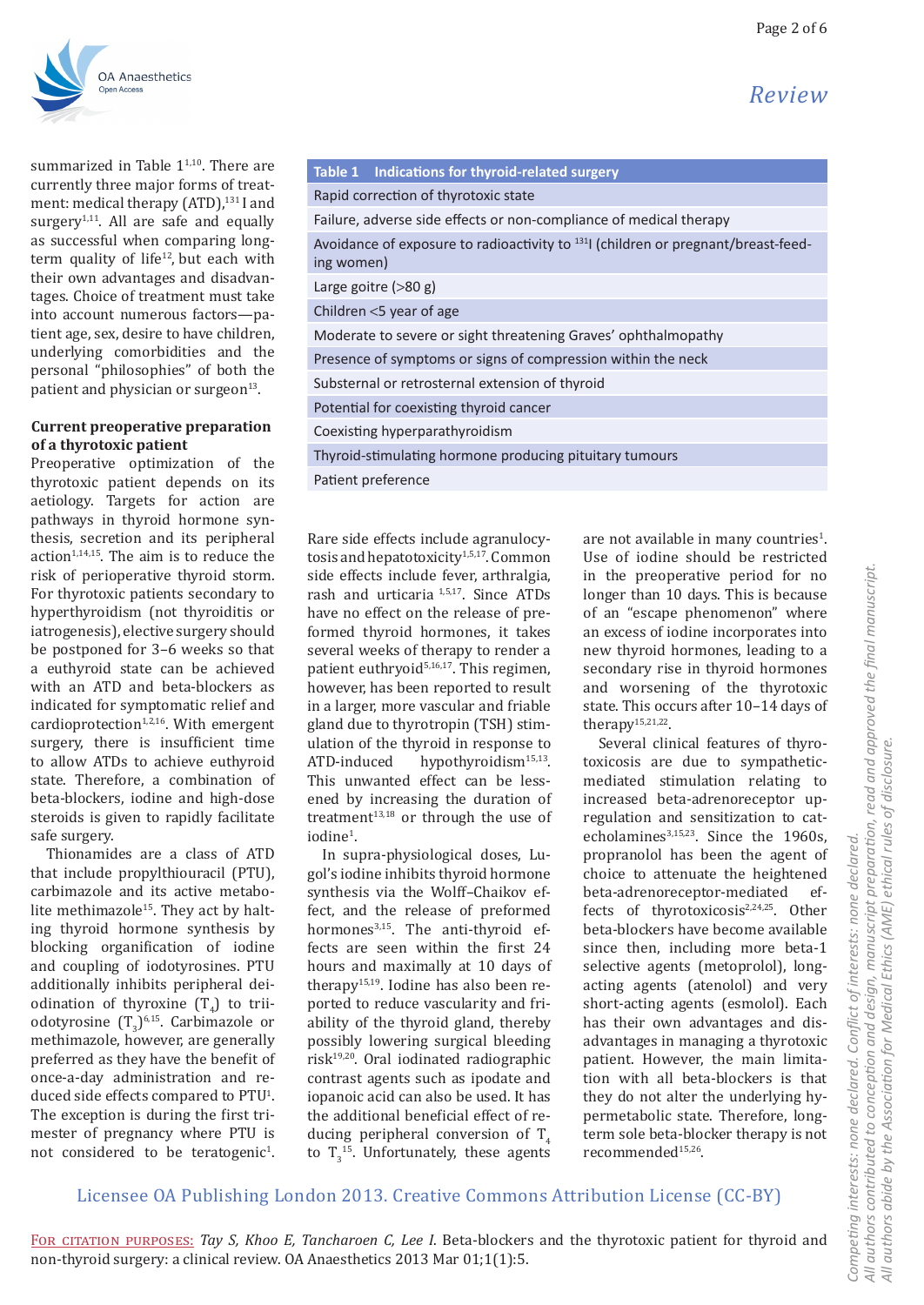

Finally, high doses of dexamethasone, hydrocortisone or betamethasone are used as adjunct therapy when a severely thyrotoxic patient needs to be rapidly prepared for surgery<sup>27</sup>. They inhibit secretion of thyroid hormone and peripheral conversion of  $T_4$  to  $T_3^{3,17,28}$ .

### **Safety of beta-blockers as sole therapy**

The use of ATDs may not be possible in patients undergoing emergency<br>surgery, non-compliant patients non-compliant patients and patients that are refractory to ATDs16,29,30. In view of the established safety of conventionally prepared thyrotoxic patients for surgery, it is essential that any deviation from this is comparably safe and effective $31$ .

During the 1970s to the mid-1990s, numerous studies were performed with results advocating the use of beta-blockers, in particular propranolol, alone or in combination with

iodine in the preoperative treatment and stabilization of the thyrotoxic patient. These results are summarized in Table 231–45. They show that this regime can safely provide rapid control of the peripheral manifestations of hyperthyroidism, producing a clinically euthyroid patient in a relatively short period of time.

Given that beta-blockers do not interfere with the release of thyroid hormone, the fear remains that a clinically euthyroid patient treated with beta-blockers only remains exposed to high levels of circulating thyroid hormone. This then increases the risk of perioperative thyroid storm. It has been reported that the incidence of post-operative hyperthyroid symptoms occurs in 5%–20% of patients prepared with beta-blocker therapy alone<sup>13,40–44</sup>. Many of these cases may be attributed to the short half-life of propranolol and the need for regular administration. Therefore, close

supervision is required, especially in the first 24 hours post-surgery. Also, instead of weaning beta-blockers immediately after surgery like one would do if a patient were conventionally prepared with ATDs, they should be continued for 5–7 days post-operatively to prevent hyperthyroid symptoms and avert the risk of thyroid storm. This is because the biological half-lives of the excess circulating  $T_3$  is 1–2 days and  $T_4$  is 3–4 days in hyperthyroidism<sup>46</sup>.

There have been several small retrospective case series which have reported the occurrence of thyroid crisis in patients undergoing surgery following sole preparation with propranolol24,45,47–50. This is in contrast to the prospective studies shown in Table 2. The circumstances in which thyroid storm occurred were either the dosage of propranolol being too low (160 mg/day or less) or the response to beta-blocker therapy not

| Table 2 Six hundred and eighty thyrotoxic patients for thyroidectomy prepared with beta-blockers ± iodine only<br>(Adapted from Lee et al. 1982) <sup>21</sup> |      |                    |                     |               |                |              |                |                |  |
|----------------------------------------------------------------------------------------------------------------------------------------------------------------|------|--------------------|---------------------|---------------|----------------|--------------|----------------|----------------|--|
| <b>Author</b>                                                                                                                                                  | Year | No. of<br>patients | <b>Beta-blocker</b> | <b>lodine</b> | <b>Surgery</b> | <b>Storm</b> | <b>Results</b> | <b>Country</b> |  |
| Lee et al. <sup>32</sup>                                                                                                                                       | 1973 | 20                 | Propanolol          | <b>No</b>     | Yes            | <b>No</b>    | Good           | <b>USA</b>     |  |
| Michie et al. $33$                                                                                                                                             | 1974 | 37                 | Propanolol          | <b>No</b>     | Yes            | <b>No</b>    | Good           | Scotland       |  |
| Michie <sup>34</sup>                                                                                                                                           | 1975 | 47                 | Propanolol          | <b>No</b>     | Yes            | <b>No</b>    | Good           | England        |  |
| Toft et al. $35$                                                                                                                                               | 1976 | 40                 | Propanolol          | <b>No</b>     | Yes            | No           | Good           | Scotland       |  |
| Caswell et al. <sup>36</sup>                                                                                                                                   | 1978 | 24                 | Propanolol          | <b>No</b>     | Yes            | No.          | Good           | <b>USA</b>     |  |
| Anderberg et al. <sup>37</sup>                                                                                                                                 | 1979 | 38                 | Propanolol          | <b>No</b>     | Yes            | <b>No</b>    | Good           | Sweden         |  |
| Tevaarwerk et al. <sup>38</sup>                                                                                                                                | 1979 | 20                 | Propanolol          | <b>No</b>     | Yes            | <b>No</b>    | Good           | Canada         |  |
| Malliere et al. <sup>39</sup>                                                                                                                                  | 1980 | 5                  | Propanolol          | No            | Yes            | No           | Good           | France         |  |
| Feek et al. <sup>22</sup>                                                                                                                                      | 1980 | 10                 | Propanolol          | Yes           | Yes            | <b>No</b>    | Good           | Scotland       |  |
| Feely et al. <sup>40</sup>                                                                                                                                     | 1981 | 44                 | Propanolol          | No            | Yes            | No           | Good           | England        |  |
| Lee et al. <sup>21</sup>                                                                                                                                       | 1982 | 140                | Propanolol          | <b>No</b>     | Yes            | No.          | Good           | France         |  |
| Peden et al. <sup>41</sup>                                                                                                                                     | 1982 | 17                 | Nadolol             | Yes           | Yes            | <b>No</b>    | Good           | Scotland       |  |
| Lennquist et al. <sup>42</sup>                                                                                                                                 | 1985 | 93                 | Propanolol          | <b>No</b>     | Yes            | No.          | Good           | Sweden         |  |
| Gerst et al. <sup>26</sup>                                                                                                                                     | 1986 | 12                 | Atenolol/Nadolol    | No            | Yes            | <b>No</b>    | Good           | <b>USA</b>     |  |
| Adlerberth et al. <sup>43</sup>                                                                                                                                | 1987 | 15                 | Metoprolol          | <b>No</b>     | Yes            | <b>No</b>    | Good           | Sweden         |  |
| Vickers et al <sup>44</sup>                                                                                                                                    | 1990 | 95                 | Propanolol          | No            | Yes            | No           | Good           | India          |  |
| Hermann et al. <sup>45</sup>                                                                                                                                   | 1994 | 23                 | Propanolol          | <b>No</b>     | Yes            | <b>No</b>    | Good           | Austria        |  |

## Licensee OA Publishing London 2013. Creative Commons Attribution License (CC-BY)

For citation purposes: *Tay S, Khoo E, Tancharoen C, Lee I*. Beta-blockers and the thyrotoxic patient for thyroid and non-thyroid surgery: a clinical review. OA Anaesthetics 2013 Mar 01;1(1):5.

## *Review*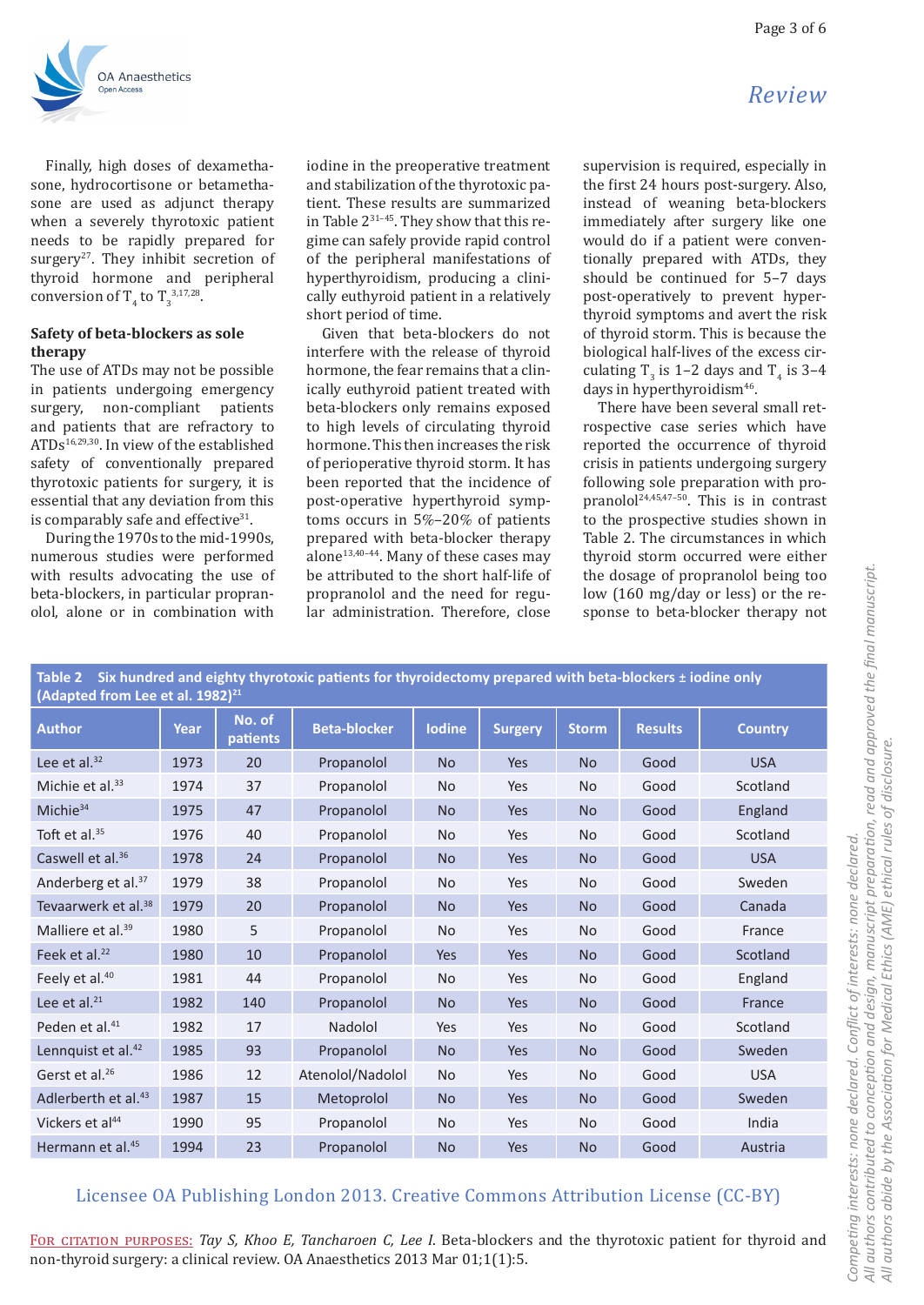*Review*



being adequately assessed prior to the commencement of surgery. This is important as there is large individual variability in response to propranolol<sup>40,41,51</sup>. Therefore, targets of heart rates <90 beats per minute and absence of symptomatic thyrotoxicosis should be used as end points prior to proceeding to surgery.

A biochemically euthyroid state is generally considered mandatory prior to surgery because of the concern that surgical manipulation of the hyperactive tissue may precipitate the release of thyroid hormone into the circulation giving rise to a thyroid storm44. Hermann et al. in 1994 reported a study of 23 patients with severe hyperthyroidism (defined as free  $T_3$  or  $T_4$  levels at least 300% the maximum normal value) prepared with propranolol alone<sup>44</sup>. Hormone levels were measured perioperatively—including from the middle thyroid vein before and after surgical manipulation of the gland, and from the cubital vein after removal of the thyroid lobes. There were no episodes of thyroid storm, and levels of free  $T_4$  and  $T_3$  were not shown to change with the manipulation of the gland. These findings raise the possibility that biochemical euthyroidism may not be an absolute prerequisite for thyroidectomy.

Use of beta-blockers is also associated with reduced thyroid gland vascularity, allowing for safe mobilization and resection of the gland by the surgeon. This minimizes the risk of excessive blood loss and damage to nerves or parathyroid glands<sup>18,40-43</sup>. On the contrary, studies by Lennquist in 1985<sup>42</sup> and Adlerberth in 1987<sup>43</sup> reported no difference in the consistency and vascularity of thyroids prepared with beta-blockers compared with those prepared with ATD. Importantly, they also documented no significant difference in post-operative complications of haemorrhage, hypocalcaemia or recurrent laryngeal nerve injury between the two groups.

#### **Clinical evidence for specific betablockers**

Propranolol is the most commonly used beta-blocker to treat thyrotoxicosis and has been the mainstay betablocker therapy to prepare thyrotoxic patients for surgery<sup>21,22,32-40,42,44,45</sup>. An advantage of propranolol compared to other beta-blockers is that it blocks peripheral conversion of  $T_4$  to  $T_3$  at high doses. Intravenous propranolol can also be given in the event oral intake is limited post-operatively<sup>39</sup>. A disadvantage is its short half-life requiring high doses and frequent administration of up to four times daily to maintain therapeutic plasma levels. This can limit medication compliance and increases the risk of perioperative thyroid storm or hyperthyroid symptoms if doses are missed or inadequate doses are prescribed<sup>10</sup>. It also has a wide interindividual variation range<sup>40</sup>. Being a non-selective beta-blocker, it is contraindicated in patients with revers- $\rm i\bar{b}$ le obstructive airways disease $\rm ^4$ .

Difficulties surrounding the use of propranolol led to a number of studies of other beta-blockers, in particular, more cardioselective agents such as metoprolol<sup>4</sup>. In a doubleblind crossover trial by Murchison in 1979,<sup>51</sup> each patient received 4 weeks of treatment with propranolol and 4 weeks with metoprolol. All showed improvement in clinical symptoms and signs. These results suggest that metoprolol is as effective as propranolol. Furthermore, there is also a stronger association between plasma metoprolol levels and clinical efficacy than with propranolol. These findings are supported by Adlerberth 1987<sup>43</sup> and Vickers in 1990.<sup>44</sup> Metoprolol also offers a simpler twice-daily dosing regimen and can be given intravenously when oral administration is limited.

Nadolol and atenolol, long-acting beta-blockers, have also been suggested as possible alternatives to propranolol $^{26,41}$ . Peden in 1982<sup>41</sup> reported the use of daily nadolol and

lugol's iodine in 17 thyrotoxic patients undergoing subtotal thyroidectomy. All patients were clinically euthyroid by the time of surgery with no episodes of thyroid storm or exaggeration of the thyrotoxic state postoperatively. Similarly, Gerst in 1986<sup>26</sup> studied 12 patients prepared with either nadolol or atenolol without iodine. No intolerance or side effects to these medications were noted, and surgery was performed without complication. While the use of these long-acting beta-blockers is less studied than propranolol, existing evidence demonstrates their safety and efficacy in the preparation of the hyperthyroid patient for surgery.

Esmolol is a very short-acting cardioselective beta-blocker that is given as a continuous intravenous infusion52. It is used primarily in the intensive care setting to treat severe and uncontrolled thyrotoxicosis, and also to control haemodynamics intra-operatively<sup>1</sup>. Compared with other beta-blockers, this agent has a faster onset and offset of action and is much easier to titrate due to its short half-life. This is advantageous in controlling severe thyrotoxicosis or storm, which are dynamic clinical situations<sup>1</sup>.

#### *Conclusion*

In circumstances where the use of ATDs is not possible in the preoperative management of patient presenting for thyroid or non-thyroid surgery, the use of beta-blockers has been shown to be safe and effective. However, to increase safety, we recommend the use of iodine with or without corticosteroids up to the day of surgery in the rapid preoperative preparation of the severely thyrotoxic patient. This should not be continued for longer than 10 days. The choice of beta-blocker is clinician-dependent and should be titrated to ideally achieve a heart rate of <90 beats per minute and the absence of symptomatic thyrotoxicosis prior to proceeding to surgery. If this

## Licensee OA Publishing London 2013. Creative Commons Attribution License (CC-BY)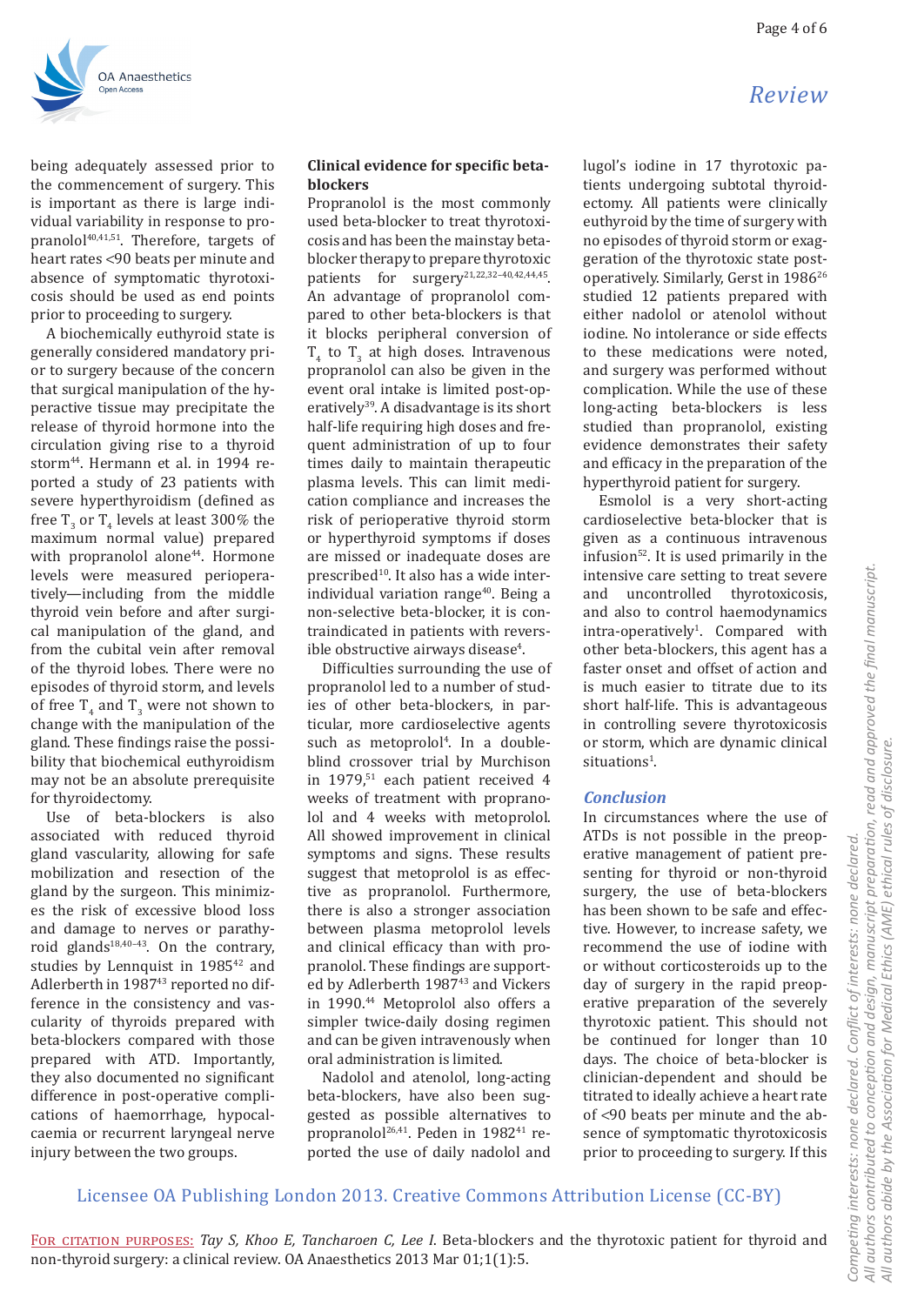is not possible, then patients should be managed in an intensive care setting utilizing an esmolol infusion. Post-operatively, patients should be managed in a high-dependency care setting to provide close supervision during the first 24 hours. Beta-blocker therapy should also be continued for 5–7 days with its dose titrated to the patient's heart rate.

#### *References*

1. Bahn Chair RS, Burch HB, Cooper DS, Garber JR, Greenlee MC, Klein I, et al. Hyperthyroidism and other causes of thyrotoxicosis: management guidelines of the American Thyroid Association and American Association of Clinical Endocrinologists. Thyroid. 2011 Jun;21(6):593–646.

2. Nayak B, Burman K. Thyrotoxicosis and thyroid storm. Endocrinol Metab Clin N Am. 2006 Dec;35(4):663–86.

3. Duggal J, Singh S, Kuchinic P, Butler P, Arora R. Utility of esmolol in thyroid crisis. Can J Clin Pharmacol. 2006 Nov;13(3):e292–5.

4. Geffner D, Hershman J. Beta-adrenergic blockade for the treatment of hyperthyroidism. Am J Med. 1992 Jul;93(1):61–8. 5. Farling P. Thyroid disease. Br J Anaesth. 2000 Jul;85(1):15–28.

6. Robson N. Emergency surgery complicated by thrytoxicosis and thyrotoxic periodic paralysis. Anaesthesia. 1985 Jan;40(1):27–31

7. Klein I, Ojamaa K. Thyroid hormone and the cardiovascular system. N Engl J Med. 2001 Feb;344(7):501–9.

8. Sarlis NJ, Gourgiotis L. Thyroid emergencies. Rev Endocr Metab Disord. 2003 May;4(2):129–36.

9. Akamizu T, Satoh T, Isozaki O, Suzuki A, Wakino S, Iburi T, et al. Diagnostic criteria, clinical features, and incidence of thyroid storm based on nationwide surveys. Thyroid. 2012 Jul;22(7):661–79.

10. Cooper DS. Hyperthyroidism. Lancet. 2003 Aug;362(9382):459–68.

11. Weetman AP. Graves' disease. N Engl J Med. 2000 Oct;343(17):1236–48.

12. Abraham-Nordling M, Törring O, Hamberger B, Lundell G, Tallstedt L, Calissendorff J, et al. Graves' disease: a long-term quality-of-life follow up of patients randomized to treatment with antithyroid drugs, radioiodine, or surgery. Thyroid. 2005 Nov;15(11):1279–86.

13. Falk SA. The management of hyperthyroidism—a surgeon's perspective. Otol Clin North Am 1990 Jun;23(3): 361–80.

14. Burch HB, Wartofsky L. Life-threatening thyrotoxicosis—thyroid storm. Endocrinol Metab Clin North Am. 1993 Jun;22(2):263–77.

15. Langley RW, Burch HB. Perioperative management of the thyrotoxic patient. Endo Metab Clin North Am. 2003 Jun;32(2):519–34.

16. Panzer C, Beazley R, Braverman<br>L. Rapid preoperative preparation Rapid preoperative preparation for severe hyperthyroid Graves' disease. J Clin Endocrinol Metab. 2004 May;89(5):2142–4.

17. Halpern S. Anaesthesia for Caesarean section in patients with uncontrolled hyperthyroidism. Can J Anaesth. 1989 Jul;36(4):454–9.

18. Erbil Y, Giris M, Salmoshoglu A, Ozluk Y, Barbaros U, Yanuk BT, et al. The effect of anti-thyroid drug treatment duration on thyroid gland microvessel density and intraoperative blood loss in patients with Graves' disease. Surgery. 2008 Feb;143(2):216–25.

19. Philippou G, Koutras D, Piperingos G, Souvatzoglou A, Moulopoulos S. The effect of iodide on serum thyroid hormone levels in normal persons, in hyperthyroid patients, and in hypothyroid patients on thyroxine replacement. Clin Endocrinol (Oxf). 1992 Jun;36(6):573–8.

20. Ansaldo GL, Pretolesi F, Varaldo E, Meola C, Minuto M, Borgonovo G, et al. Doppler evaluation of intrathyroid arterial resistances during preoperative treatment with Lugol's iodide solution in patients with diffuse toxic goiter. J Am Coll Surg. 2000 Dec;191(6):607–12.

21. Lee TC, Coffey RJ, Currier BM, Ma X, Canary JJ. Propranolol and thyroidectomy in the treatment of thyrotoxicosis. Ann Surg. 1982 Jun;195(6):766–73.

22. Feek CM, Sawers JS, Irvine WJ, Beckett GJ, Ratcliffe WA, Toft AD. Combination of potassium iodide and propranolol in preparation of patients with Graves' disease for thyroid surgery. N Engl J Med. 1980 Apr;302(16):883–5.

23. Knighton J, Crosse M. Anaesthetic management of childhood thyrotoxicosis and the use of esmolol. Anaesthesia. 1997 Jan;52(1):67–70.

24. Strube P. Thyroid storm during beta blockade. Anaesthesia. 1984 Apr;39(4):343-6.

thyrotoxicosis with esmolol. Anaesthesia. 1989 May;44(5):406–8. 26. Gerst P, Fildes J, Baylor P, Zonszein J.

Long-acting beta-adrenergic antagonists as preparation for surgery in thyrotoxicosis. Arch Surg. 1986 Jul;121(7):838–40.

27. Baeza A, Aguayo J, Barria M, Pineda G. Rapid preoperative preparation in hyperthyroidism. Clin Endocrinol (Oxf). 1991 Nov;35(5):439–42.

28. Pandey CK, Raza M, Dhiraaj S, Agarwal A, Singh PK. Rapid preparation of severe uncontrolled thyrotoxicosis due to Graves' disease with iopanoic acid—a case report. Can J Anaesth. 2004 Jan;51(1):38–40.

29. Wald DA, Silver A. Cardiovascular manifestations of thyroid storm: a case report. J Emerg Med. 2003 Jul;25(1): 23–8.

30. Bewsher PD, Pegg CA, Steward DJ, Lister DA, Michie W. Propranolol in the surgical management of thyrotoxicosis. Ann Surg. 1974 Nov;180(5):787–90.

31. Hamilton WF, Forrest AL, Gunn A, Peden NR, Feely J. Beta-adrenoceptor blockade and anaesthesia for thyroidectomy. Anaesthesia. 1984 Apr;39(4): 335–42.

32. Lee TC, Coffey RJ, Mackin J, Cobb M, Routon J, Canary JJ. The use of propranolol in the surgical treatment of thyrotoxic patients. Ann Surg. 1973 Jun;177(6):643–7. 33. Michie W, Pegg CA, Hamer-Hodges DW, Orr FG. Beta-blockade and partial thyroidectomy for thyrotoxicosis. Lancet. 1974 May 25;1(7865):1009–11.

34. Michie W. Whither thyrotoxicosis? Br J Surg. 1975 Sep;62(9):673–82.

35. Toft AD, Irvine WJ, McIntosh D, MacLeod DA, Seth J, Cameron EH, Lidgard GP. Propranolol in the treatment of thyrotoxicosis by subtotal thyroidectomy. J Clin Endocrinol Metab. 1976 Dec;43(6):1312–6.

36. Caswell HT, Marks AD, Channick BJ. Propranolol for the preoperative preparation of patients with hyperthyroidism. Surg Gynecol Obstet. 1978 Jun;146(6):908–10.

37. Anderberg B, Kågedal B, Nilsson OR, Smeds S, Tegler L, Gillquist J. Propranolol and thyroid resection for hyperthyroidism. Acta Chir Scand. 1979;145(5): 297–303.

38. Tevaarwerk GJ, Boyd D. Propranolol in thyrotoxicosis: II. Serum thyroid

# *Review*

Licensee OA Publishing London 2013. Creative Commons Attribution License (CC-BY)

FOR CITATION PURPOSES: Tay S, Khoo E, Tancharoen C, Lee I. Beta-blockers and the thyrotoxic patient for thyroid and non-thyroid surgery: a clinical review. OA Anaesthetics 2013 Mar 01;1(1):5.